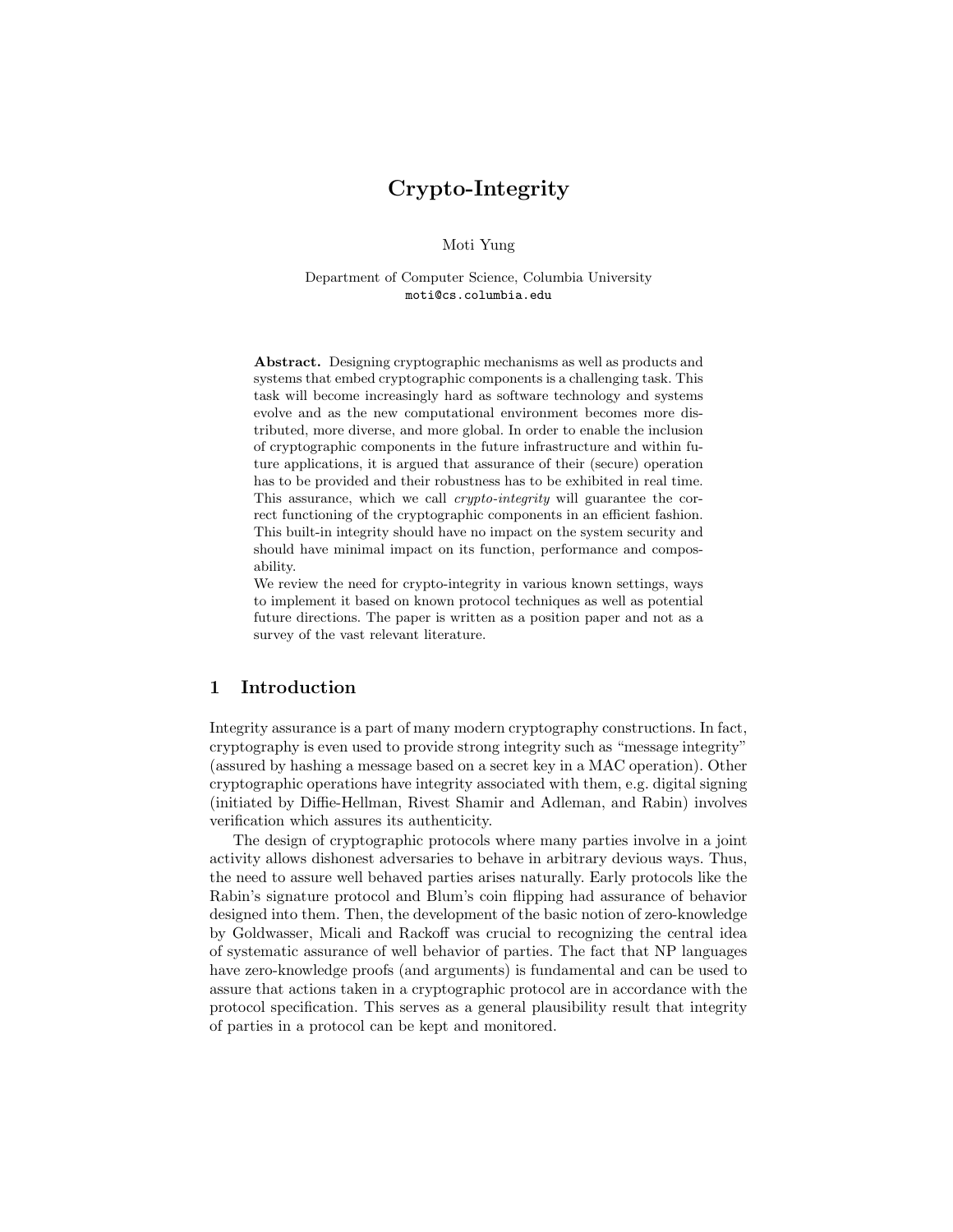However, for every protocol solving a specific task, we need to design specific proofs and integrity mechanisms that are efficient and suitable to its setting. In fact, as cryptographic services are deployed, every system configuration and every specialized setting will need to have efficient and specialized method for exhibiting the well behavior of components; we call these methods crypto-integrity. Next we mention some systems factors affecting the need of specialized cryptointegrity.

# 1.1 System Setting and Requirements

We will next mention some practical requirements and will argue in what ways they can be done or improved by having crypto-integrity functions.

As cryptographic primitives and protocols are being developed as products, their adoption into the computing and communication infrastructure will be based on their usefulness and effectiveness (typically measured in business by "Return on Investment"). This means that certain basic properties are required. Some of which are related to generic desired properties (like user-friendliness), but some are relate directly to properties of cryptographic design:

- generality and composability of components: the basic product should be useful in many setting as a general primitive. We should be able to employ it with many (current and future) applications and it should remain secure in these settings.
- Adaptability (or scalable security): we should be able to embed the product in various settings (of different scales) and change its environment and even the threats to it, yet it should keep on being secure. (Many designs are too "setting specific" and may fail this criteria as their environment changes.)
- Performance: this is an important factor that may fail the product when e.g. speed is a requirement or when it becomes too costly to implement fast or compact solutions. In some environments performance criteria are crucial (and this changes as technology change).
- Assurance: there should be assurance about the product workings. Besides the proof of security which should be done in the proper setting of the entire application (end-to-end arguments), and besides testing, it will be useful if the product will have on-line assurance of the way its components work (namely, what we called crypto-integrity).

The above and similar requirements usually serve as a feedback to the crucial work on foundations of cryptography, where new notions are defined, designed and improved, and where the characteristic and inherent properties of the basic notions are investigated.

These requirements are also very useful to practitioners. To have a sustainable business one needs to have certain quality in its products. Having crypto-integrity may ease re-usability of components and shorten the test cycle. Having a general component that is adaptable to various settings and can support current and emerging applications is, at times, an important prerequisite for profit.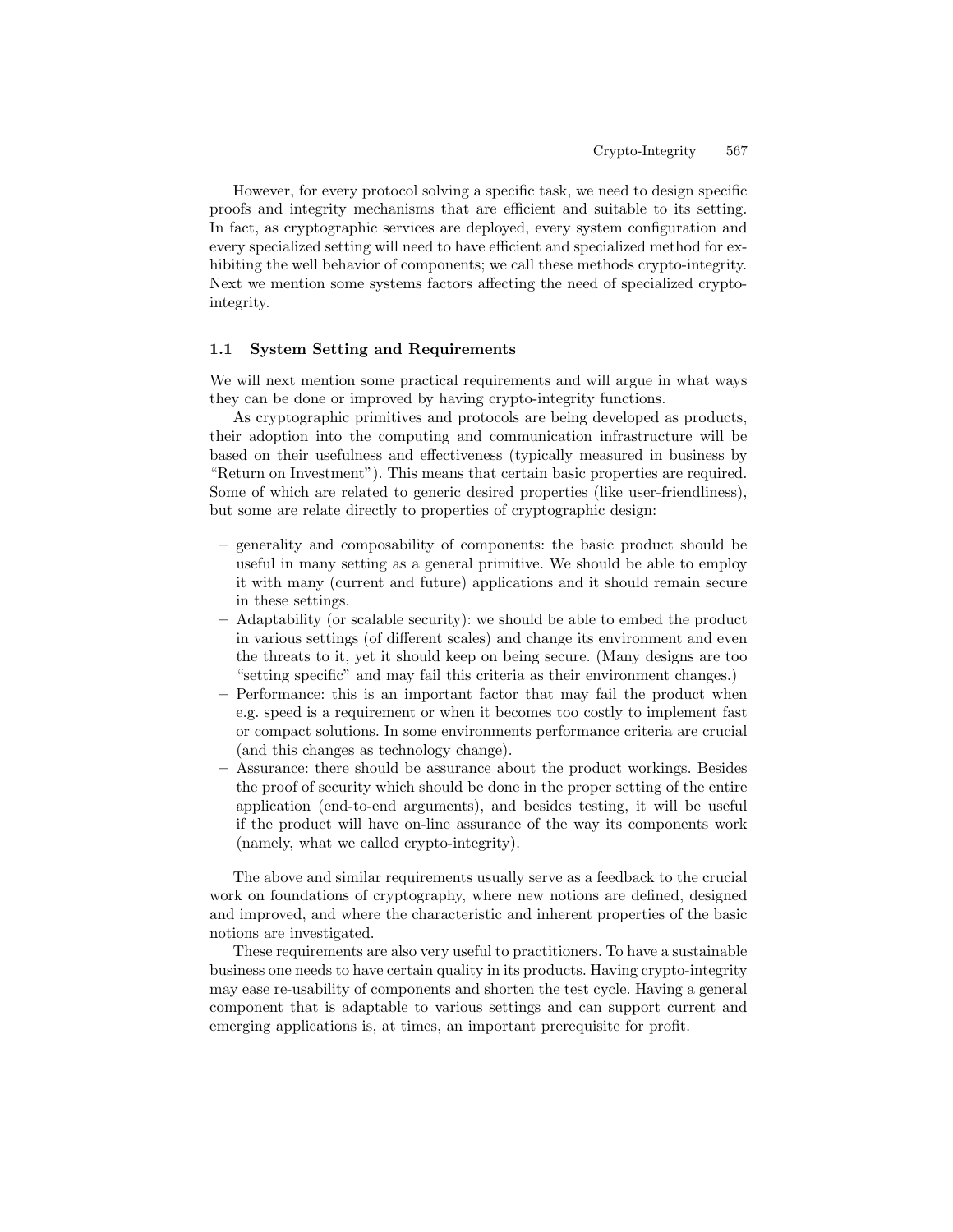#### 568 M. Yung

The notion of crypto-integrity has implications to all the above requirements. It helps assuring the well behavior of components, which means that parties are committed to certain computations, thus to predictable performance (and a known time-out mechanisms can further detect delays). It helps in exhibiting (at the interface between components) what is done by individual components and sub-systems, thus helps in composing systems and adaptivity of components. It helps in formal assurance process such as certification of products by government bodies due to increased verification.

Crypto-integrity is an assurance mechanism which is achieved by enhancing the function of the component itself (in on-line operation). On-line integrity has many implication in special contexts. Let us mention one current implication. The context is trusted computing environment run under a tamper resistant component of the architecture. This setting may have a lot of positive implications. It has however, many bad implications, if it is not run according to a "publicly agreed upon" specification. With crypto-integrity we may be able, at least partially, to assure compliance of a well specified trusted environment with its global specification (especially if we limit it to very specialized functions, since in general we cannot really tell what a tamper resistance cryptographic environment is doing as was shown by the notion of Kleptography [Young and Yung, Crypto 96, Eurocrypt 97, Crypto 97]).

In the rest of this paper I will mention examples of mechanisms (protocol design and settings) where crypto-integrity plays an important role.

# 2 Examples: the Usefulness of Crypto-Integrity

### 2.1 Cryptographic program Checking

Blum introduced the useful and elegant notion of Program Result Checking. In this setting, given arbitrary input  $\alpha$  and program P, a checker C for a function f will catch, with high probability, if  $P(\alpha) \neq f(\alpha)$ . The checker has only a "black-box" access to the program and accomplishes its goal on-line. Cryptographic program checking (developed in [Frankel, Gemmel and Yung, STOC96]) allows the on-line checking of programs computing cryptographic functions in a working environment. In this model the checker worries about correctness (which "program checking" takes care of, since due to the adversarial setting we require correctness with very high probability). In addition, the owner of a program will output  $P(\alpha)$  provided it is authorized to output the result, but the checker (user) learns nothing more about  $P$  from this checking procedure, in the spirit of zero-knowledge complexity approach to knowledge. Such checking methods are witness-based (they allow the output of a few values to be known as a witness) and achieve fast verification. In some sense the procedures can be viewed as extending the "deniable signature" proof method of Chaum. The basic application of this method is testing cryptographic servers. In the future, many servers will act on behalf of user populations and assurance of non-spoofed service will be important. We now discuss several applications for cryptographic program checking.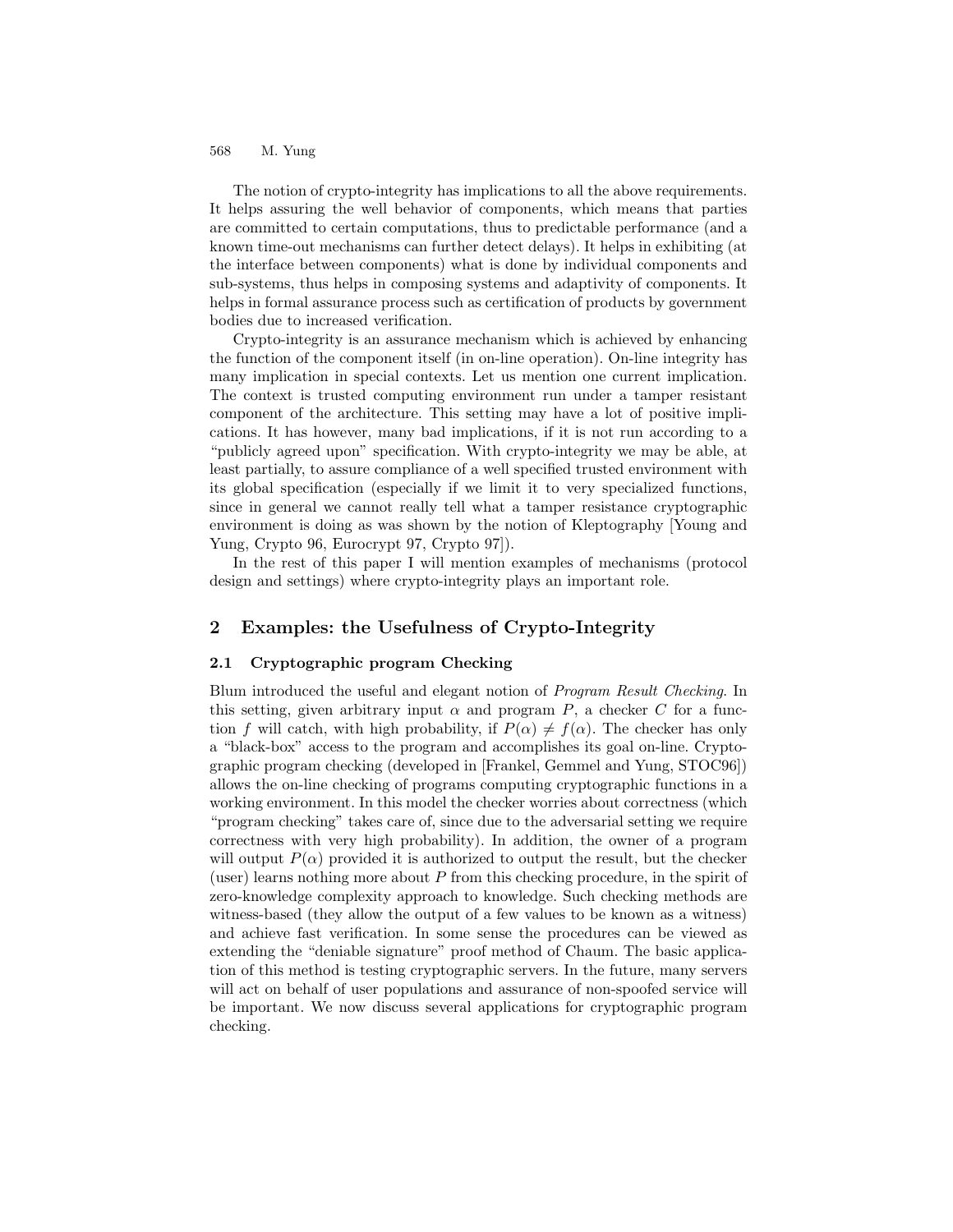Consider the encrypting-machine requester game where the encryptingmachine (server) is willing to encrypt authorized requests. If the checking process requires the encryption of other (unauthorized) plaintext so that the output of the request can be checked, then the checker can exploit this service to encrypt unauthorized texts as well.

Another similar application is the international key escrow game. (This is related to recent specifications of actual system that is not yet well understood; but is similar to the concept of escrow encryption systems such as Clipper. In this situation country  $A$  has a key escrow system and will allow country  $B$  to obtain decryption of messages of A's citizens under some predefined treaty and under some conditions. A does not want to provide  $B$  with the actual keys of its citizens (only decrypted messages) while country  $B$  does not trust that  $A$  will reply with the correct cleartext values. Cryptographic program checking, in turn, allows  $B$  to verify the correctness of the outputs, while  $A$  knows that it is not being abused (by revealing messages not covered by the treaty or conditions). Of course, the setting is applicable to many (less controversial) scenarios. The basic ideas of our methodology can be applied to a verifier hardware-device game, where a holder of a result computed by some hardware device needs to probe a verifying device. For example, it makes it possible to make sure that a value computed in the past (a time stamp) is correct without the verification process leaking the computation itself (thus, recomputing the time stamp– which in effect causes an undesirable back-stamping). The methodology presented in this work applies to this situation as well.

## 2.2 Threshold Cryptosystems

One of the applications that motivated this research on cryptographic program checking is in the development of verification algorithms for threshold cryptography (where a function sharing or capability sharing is taking place). This is a method to distribute control of a function by a dealer or distributedly. In the function sharing game a function  $f$  is distributed amongst  $n$  agents as programs  $P_1(\cdot), \ldots, P_n(\cdot)$  such that a threshold (quorum) of, say, any t are able to compute  $f(\alpha)$  from  $P_{i_1}(\alpha), \ldots, P_{i_t}(\alpha)$ . There are several interesting applications for which function sharing is a very useful solution in practice (e.g., distributed decryption, signature generation, public key certification generation, e-cash generation, etc.). Once the shares are available there is a polynomial-time combiner that collects the shares and combine them to the final result of the function. When agents may misbehave this gives rise to the game between the agents and the combiner, where the combiner has to be sure to pick correct shares into its computation. If there is no efficient way to verify correctness of shares, the combiner may need to try all subsets of shares (but this will take exponential time). The agent combiner game will assure the combiner which of the agents acted correctly. The need for robust function sharing was also expressed in an application for replicating services in network were some of the clients and servers have been corrupted by an adversary. Since there is a real systems' need for the primitive, inefficient methods like non-interactive zero-knowledge techniques should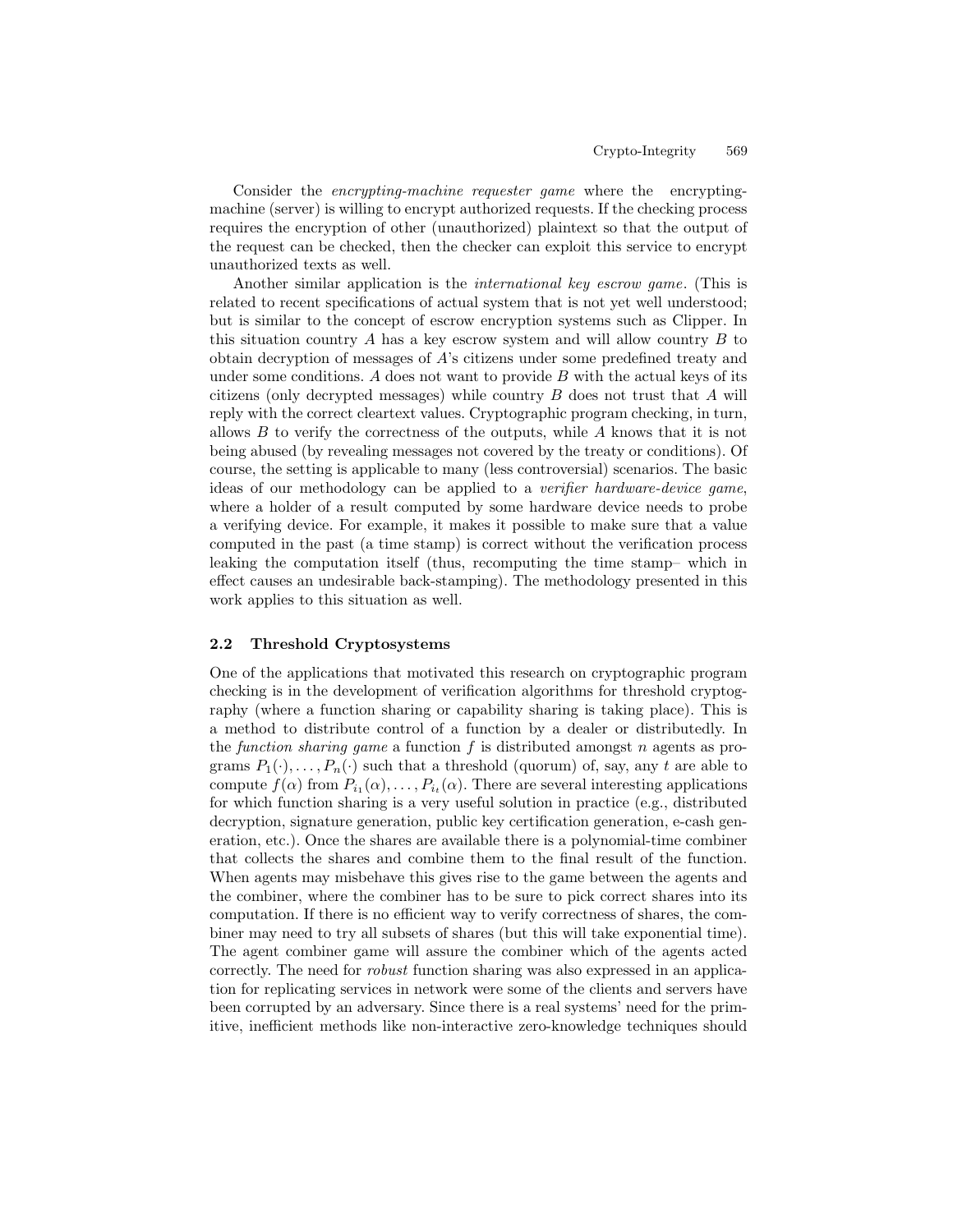#### 570 M. Yung

be avoided. While many results have been achieved in this area, the applicability and usability of the results is still to be realized.

## 2.3 Proactive Security

Another game, called the *proactive function sharing game*, is an extension of the robust function sharing game. In this system the agents' state is modified over time (by the agents themselves) so that an adversary may have access to all agents over the lifetime of the system but not to all (or not even to a quorum) at any particular point in time. The agents periodically modify their state so that information learned by a mobile adversary at two points in time is, for practical purposes, uncorrelated. In this game, the honest agents make sure that changing their state does not provide a means for the adversary either to learn too much information or to destroy the ability of honest agents later to compute the function. Hence each of the agents verifies the information provided to it by other agents is correct before it changes states. This notion is called proactive security.

The notion of proactive security was a result of dealing with a mobile adversary which corrupts different parts of the system in different times. It was motivated by new threats like network viruses. It was first developed for the area (initiated by Yao and Goldreich, Micali and Wigderson) of general secure multi-party computation (in [Ostrovsky and Yung, PODC 91]). It was somewhat motivated by an early notion of allowing users in this setting to leave and re-join the computation (an idea where share-of-shares which is a robustness mechanism was first employed in a work [Galil, Haber and Yung, Crypto 87]). It was also further motivated by Dijkstra's notion of self-stabilizing protocols which allows transient faults, whereas proactive protocols allows persisting faults (rather than transient) by introducing redundancy (requiring honest majority).

Many procedures have been "proactivized" and many distributed cryptosystems in particular. The need for integrity when we have the system dynamically changing and when honest users re-join, is crucial.

Proactive methods allow us to change the quorum of users that hold a some computational capability distributedly within a system. This is a new function made possible by the built-in integrity that assures the correctness of the shared capability, throughout.

# 2.4 Voting Schemes

Voting schemes have interesting requirements. They ask that the voter's action is universally verifiable yet his ballot has to remain secret. Various methods assuring the integrity of the system and limiting malicious voters, preventing them from disturbing the global voting process have been developed. Recently (in [Kiayias and Yung, PKC 2002]) small scale election with unique properties was given. It assures increased privacy (where in order to compromise the privacy of ballot, all other voters have to collude against an individual) has been combined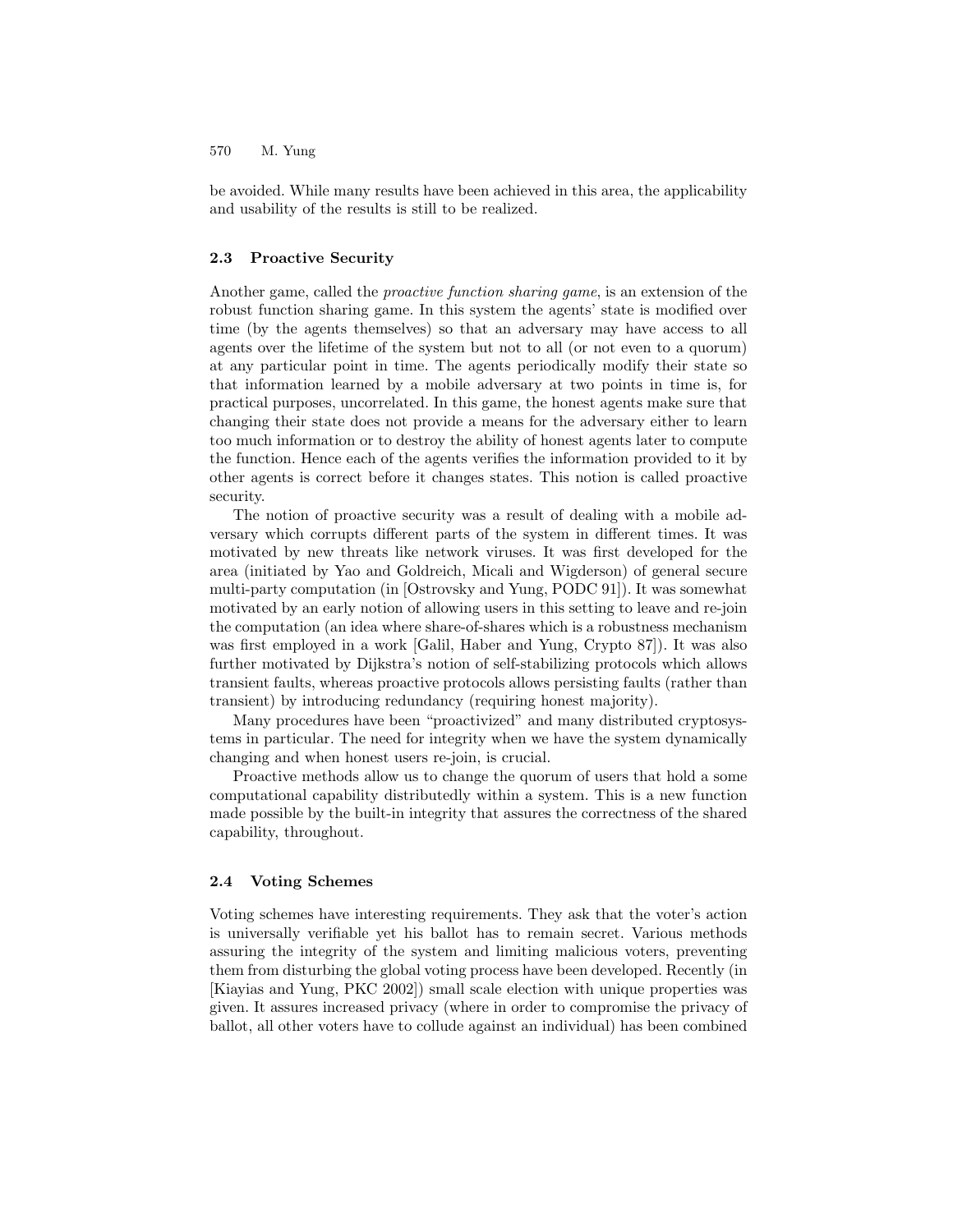with certain fault tolerance and universal verifiability in a way that there are no disputes in the on-line process (dispute freeness) due to built-in crypto-integrity.

## 2.5 Assurance with respect to Off-line Third Parties

In escrow and key recovery systems (especially in auto recoverable cryptosystems, see [Young and Yung, Eurocrypt'98, PKC'00]), as well as in traceable e-cash and in various other settings, we have a user assuring that some action by a non available third party is doable, once this third party becomes active. The availability of public keys and the proof techniques which use them enable such proof of actions by a third party where there is no need for on-line parties to participate. we expect such methods to find further applications in many areas.

# 2.6 Minimizing Key-Exposure

Recently, cryptosystems have been designed where key exposure is coped with either by "forwarding" (self updating) the key, making past keys inaccessible, or by sharing the key with a server (in a key-insulated cryptosystems developed in [Dodis, Katz Xu and Yung, Eurocrypt'02]). When sharing and updating keys with other elements, crypto-integrity is a must.

# 2.7 Multi User Setting

The case where multi users are available, may change the setting and the possibility of procedures that can be employed. For example a "distributed proof" can be conducted assuring a group of users with honest majority of a fact while not revealing the underlying secret. Many areas of multi-user oriented cryptography are open.

#### 2.8 Environmental Constraints and Protocols

Due to technological changes, the environment where protocols are being executed is changing. Protocol notions based on the Internet concurrency, notions based on execution environment being small mobile devices and smart cards are being considered nowadays.

Environmental constraints also motivate research on modularity and composition of crypto protocols. The methods that assure integrity are paramount to allowing properties like composition in specialized settings. For example, the issue of self-testing protocols while retaining the protocol's security is in its infancy (see [Franklin, Garay and Yung, DISC'99]).

# 3 Conclusions

We reviewed areas where crypto-integrity methods have been developed and used extensively. We showed how the notion allows for integrity assurance while retaining the secrecy of cryptographic techniques.